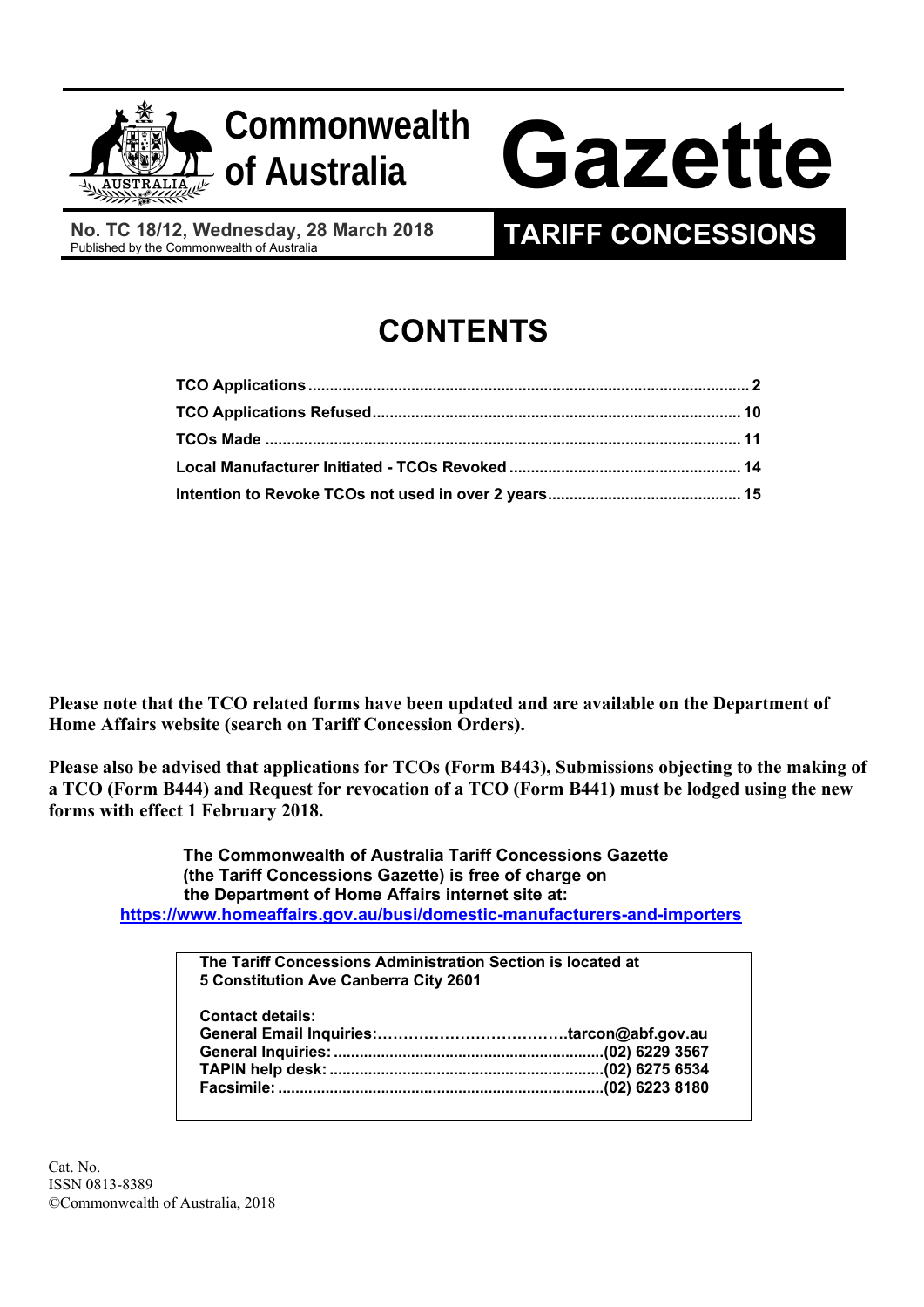# **CUSTOMS ACT 1901 - NOTICE PURSUANT TO SECTION 269K(1) - APPLICATIONS MADE FOR TARIFF CONCESSION ORDERS**

Applications have been lodged for Tariff Concession Orders for the goods described in the following TABLE.

Australian manufacturers who wish to contest the granting of a Tariff Concession Order for the goods described are invited to lodge a submission in writing in an approved form. Submissions must be lodged within 50 days of the date of publication of this Notice.

The operative date (Op.) and TC reference number follow the description of goods.

To assist local manufacturers, the use(s) to which the goods can be put follow the description of goods.

Objections to the making of TCO submission forms are available at

https://www.homeaffairs.gov.au/Forms/Documents/b444.pdf

Contact: Email tarcon@abf.gov.au

THE TABLE

| Description of Goods including the<br>Customs Tariff Classification |                                                                                                                                                                                                                                                                                                      |  |                | Schedule 4 Item Number<br>General Duty Rate |
|---------------------------------------------------------------------|------------------------------------------------------------------------------------------------------------------------------------------------------------------------------------------------------------------------------------------------------------------------------------------------------|--|----------------|---------------------------------------------|
| 7419.99.00                                                          | TAGS, PET, with OR without connecting rings<br>Op. 08.03.18                                                                                                                                                                                                                                          |  | $-$ TC 1828219 | 50                                          |
|                                                                     | Stated Use:<br>Pet identification tags of various designs, which can be<br>engraved with personal information                                                                                                                                                                                        |  |                |                                             |
|                                                                     | Applicant: G100 PTY LTD                                                                                                                                                                                                                                                                              |  |                | 5%                                          |
| 7607.19.00                                                          | FOIL, ALUMINIUM, having ALL of the following:<br>(a) aluminium layer thickness NOT greater than 51 microns;<br>(b) lacquer coating on one side;<br>(c) acrylic primer coating on the other side,<br>with OR without EITHER of the following:<br>(i) coloured layer;<br>(ii) printing<br>Op. 27.02.18 |  | $-$ TC 1824313 | 50                                          |
|                                                                     | Stated Use:<br>For making the seals of cups or bottles in the food and beverage<br>industries                                                                                                                                                                                                        |  |                |                                             |
|                                                                     | Applicant: JET TECHNOLOGIES AUSTRALIA                                                                                                                                                                                                                                                                |  |                | 5%                                          |
| 7616.99.00                                                          | TAGS, PET, with OR without connecting rings<br>Op. 08.03.18                                                                                                                                                                                                                                          |  | $-$ TC 1828221 | 50                                          |
|                                                                     | Stated Use:<br>Pet identification tags of various designs, which can be<br>engraved with personal information                                                                                                                                                                                        |  |                |                                             |
|                                                                     | Applicant: G100 PTY LTD                                                                                                                                                                                                                                                                              |  |                | 5%                                          |
| 7907.00.90                                                          | TAGS, PET, with OR without connecting rings<br>Op. 08.03.18                                                                                                                                                                                                                                          |  | $-$ TC 1828224 | 50                                          |
|                                                                     | Stated Use:<br>Pet identification tags of various designs, which can be<br>engraved with personal information                                                                                                                                                                                        |  |                |                                             |
|                                                                     | Applicant: G100 PTY LTD                                                                                                                                                                                                                                                                              |  |                | 5%                                          |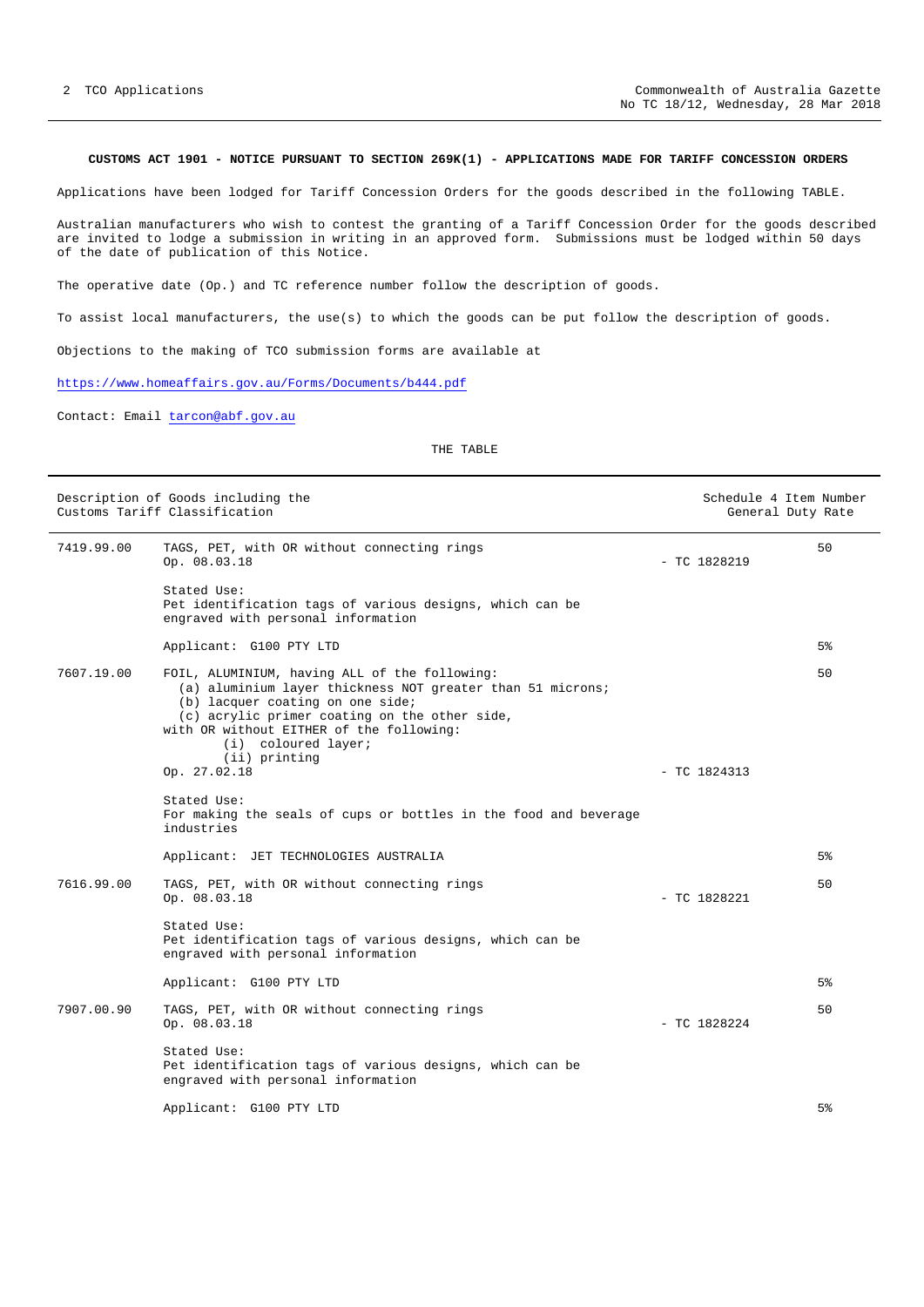|            | Description of Goods including the<br>Customs Tariff Classification                                                                                                                                                                                                                                                                                                     |                | Schedule 4 Item Number<br>General Duty Rate |
|------------|-------------------------------------------------------------------------------------------------------------------------------------------------------------------------------------------------------------------------------------------------------------------------------------------------------------------------------------------------------------------------|----------------|---------------------------------------------|
| 8415.10.00 | AIR CONDITIONER, direct expansion, air OR fluid-cooled, single<br>OR multi-phase, with OR without refrigerant unit, having ALL of<br>the following:<br>(a) input voltage NOT greater than 480 V;<br>(b) nominal net cooling capacity NOT less than 2 kW and NOT<br>greater than 42 kW;<br>(c) variable speed fans;<br>(d) factory-wired condensate pump<br>Op. 01.03.18 | $-$ TC 1824977 | 50                                          |
|            | Stated Use:<br>To provide an optimum cooling environment for a variety of<br>applications including computer, medical equipment, and other hi-<br>tech IT rooms                                                                                                                                                                                                         |                |                                             |
|            | Applicant: SCHNEIDER ELECTRIC IT AUSTRALIA PTY LTD                                                                                                                                                                                                                                                                                                                      |                | 5%                                          |
| 8417.90.00 | PARTS, ETHYLENE STEAM CRACKING FURNACE, being tube assemblies,<br>including at least ANY two of the following:<br>(a) bent tubes;<br>$(b)$ elbow tubes;<br>(c) straight tubes;<br>(d) Y shaped tubes,<br>with OR without ANY of the following:<br>$(i)$ flanges;<br>(ii) nozzles;<br>(iii) temperature sensor guard holders;<br>(iv) tube holders<br>Op. 22.02.18       | $-$ TC 1822223 | 50                                          |
|            |                                                                                                                                                                                                                                                                                                                                                                         |                |                                             |
|            | Stated Use:<br>For manufacturing or repairing ethylene steam cracking furnaces                                                                                                                                                                                                                                                                                          |                |                                             |
|            | Applicant: QENOS PTY LTD                                                                                                                                                                                                                                                                                                                                                |                | 5%                                          |
| 8422.30.90 | BOTTLING LINE, having ALL of the following:<br>(a) preform feeder AND dumper;<br>(b) blow moulder;<br>$(c)$ rinser;<br>(d) filler;<br>(e) cap elevator;<br>$(f)$ labeller;<br>(g) conveyors<br>Op. 05.03.18                                                                                                                                                             | $-$ TC 1826179 | 50                                          |
|            | Stated Use:<br>Filling, closing and labelling of bottles                                                                                                                                                                                                                                                                                                                |                |                                             |
|            | Applicant: AQUAWORKS PTY LTD                                                                                                                                                                                                                                                                                                                                            |                | 5%                                          |
| 8424.89.90 | RESINATION MACHINES, PARTICLEBOARD, incorporating spraying<br>nozzles<br>Op. 27.02.18                                                                                                                                                                                                                                                                                   | $-$ TC 1824113 | 50                                          |
|            | Stated Use:<br>High pressure coating of wood particles with resin prior to<br>particle blending in particle board manufacture                                                                                                                                                                                                                                           |                |                                             |
|            | Applicant: BORG MANUFACTURING PTY LTD                                                                                                                                                                                                                                                                                                                                   |                | 5 <sup>°</sup>                              |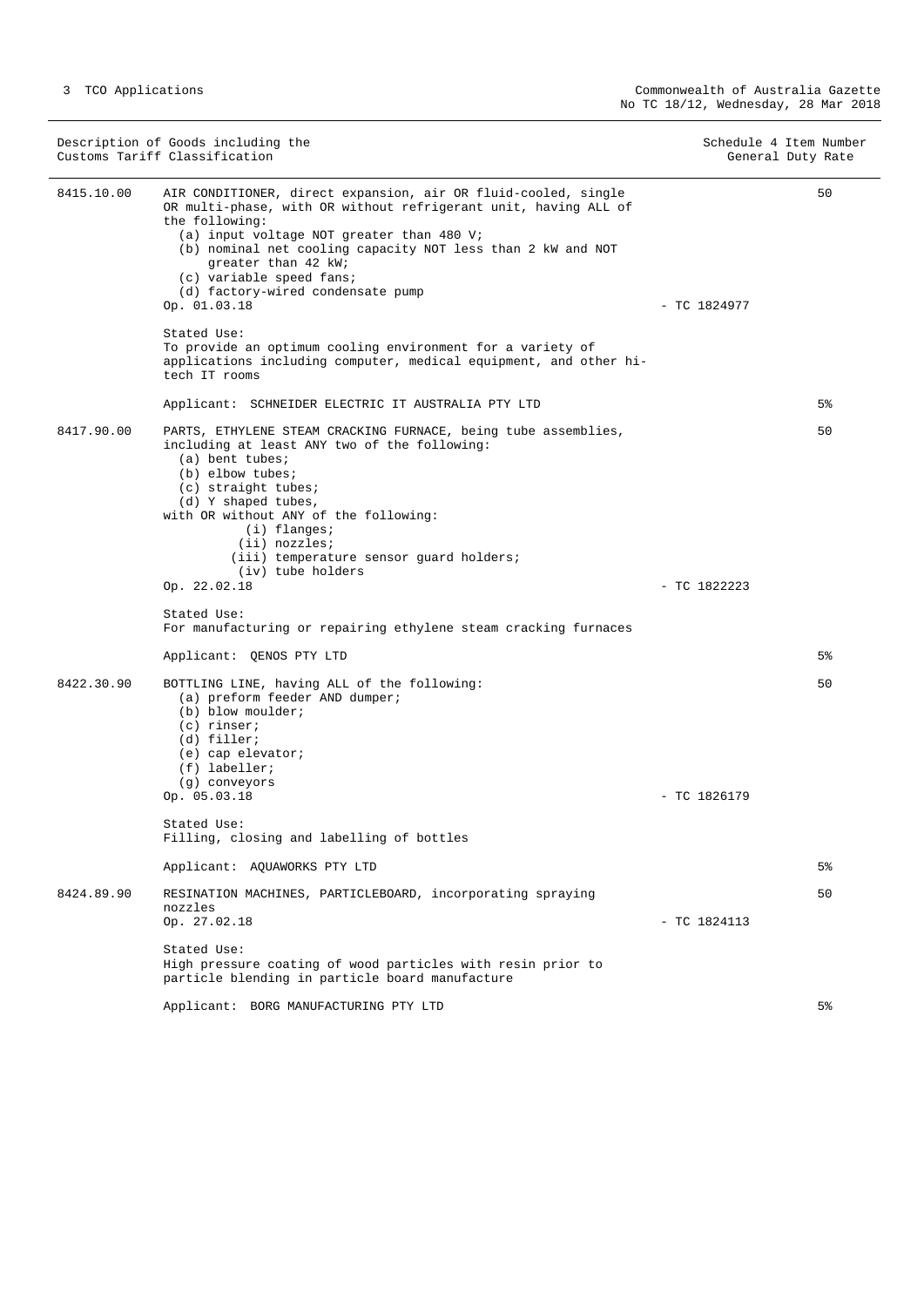|            | Description of Goods including the<br>Customs Tariff Classification                                                                                                                                                                   | Schedule 4 Item Number<br>General Duty Rate |       |
|------------|---------------------------------------------------------------------------------------------------------------------------------------------------------------------------------------------------------------------------------------|---------------------------------------------|-------|
| 8424.90.90 | PIPES, IRRIGATION, polyethylene lined non-alloy steel, with OR<br>without flanges, being ANY of the following:<br>$(a)$ first pipes;<br>$(b)$ joint pipes;<br>$(c)$ end pipes:<br>(d) overhang pipes<br>Op. 26.02.18                  | $-$ TC 1823484                              | 50    |
|            | Stated Use:<br>Irrigation                                                                                                                                                                                                             |                                             |       |
|            | Applicant: WATMAN PTY LTD                                                                                                                                                                                                             |                                             | 5%    |
| 8426.12.00 | STRADDLE CARRIERS, having ALL of the following:<br>(a) NOT less than 1 020 mm diameter wheels;<br>(b) wire rope OR telescopic hydraulic lifter;<br>(c) maximum lifting capacity NOT less than 20 t<br>Op. 08.03.18                    | $-$ TC 1828217                              | 50    |
|            | Stated Use:<br>For handling and transporting goods as such shipping containers                                                                                                                                                        |                                             |       |
|            | Applicant: ADAPT-A-LIFT GROUP PTY LTD                                                                                                                                                                                                 |                                             | $5\%$ |
| 8428.90.00 | EXTRACTORS, MOVING FLOOR, WOOD CHIP, rectangular, hydraulic<br>Op. 27.02.18                                                                                                                                                           | $-$ TC 1824119                              | 50    |
|            | Stated Use:<br>Materials handling system for bulk wood chips in particle board<br>production facility                                                                                                                                 |                                             |       |
|            | Applicant: BORG MANUFACTURING PTY LTD                                                                                                                                                                                                 |                                             | $5\%$ |
| 8428.90.00 | TRANSFER MACHINES, PAPER NAPKIN, automated, cycles NOT greater<br>than 12 per minute<br>Op. 02.03.18                                                                                                                                  | $-$ TC 1825982                              | 50    |
|            | Stated Use:<br>Transport paper napkins between napkin producing machine and<br>wrapping machine and separate according to napkin quality and<br>sizes                                                                                 |                                             |       |
|            | Applicant: ABC PAPER & PAPER MILLS PTY LTD                                                                                                                                                                                            |                                             | $5\%$ |
| 8428.90.00 | ROBOTIC GANTRY SYSTEM, consisting of ALL of the following:<br>(a) robot, having BOTH of the following:<br>$(i)$ grippers;<br>(ii) maximum lifting capacity NOT greater than 250 kg,<br>(b) robot carriage beams;<br>(c) gantry bridge |                                             | 50    |
|            | Op. 08.03.18                                                                                                                                                                                                                          | $-$ TC 1827927                              |       |
|            | Stated Use:<br>For the storage and retrieval of goods in crates, trays and on<br>pallets in large scale industries such as bakeries, dairies,<br>fresh produce, beverage production, meat processing and mail<br>sorting facilities   |                                             |       |
|            | Applicant: GOODMAN FIELDER CONSUMER FOODS PTY LTD                                                                                                                                                                                     |                                             | 5%    |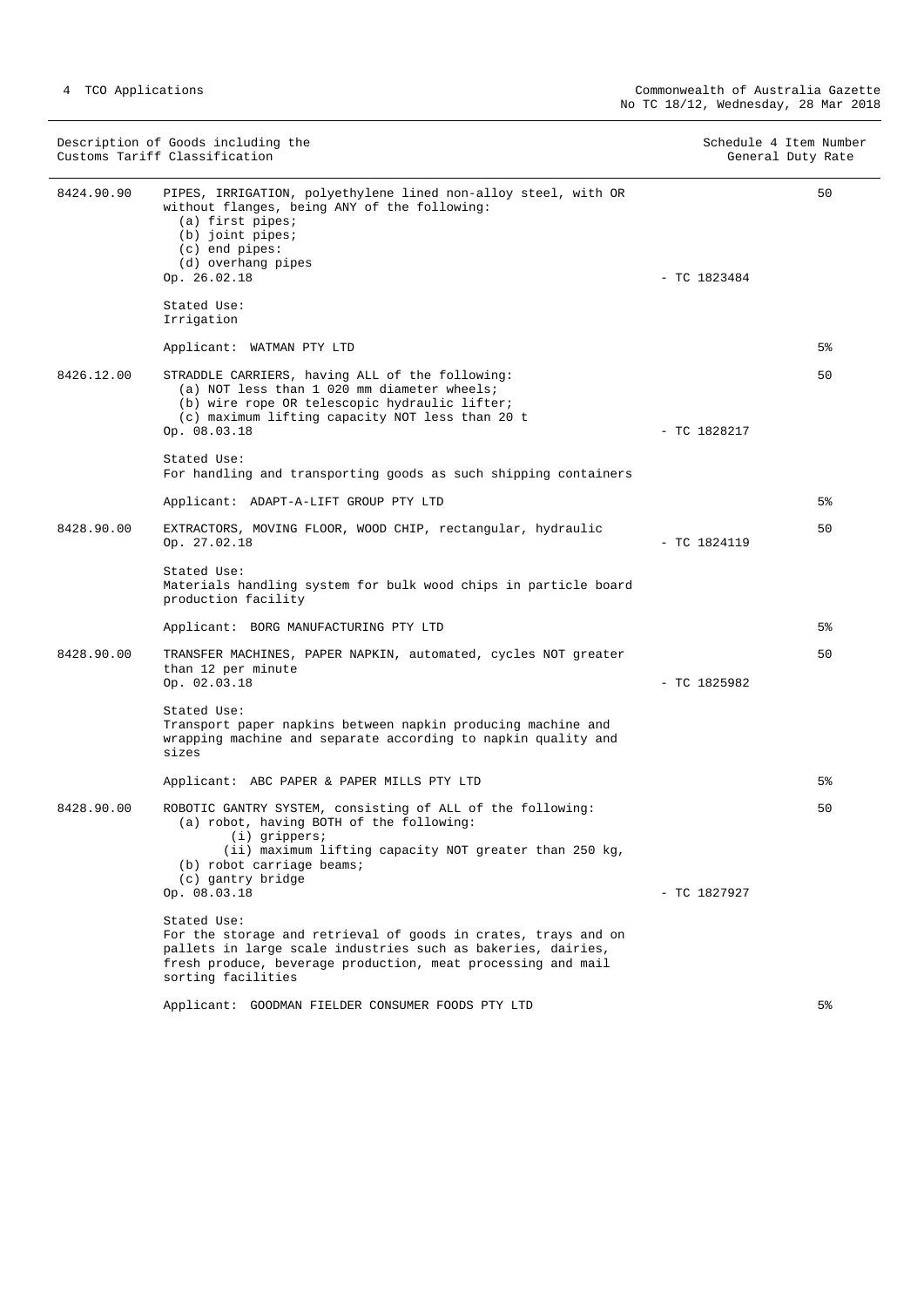|            | Description of Goods including the<br>Customs Tariff Classification                                                                                                                                                                                                          | Schedule 4 Item Number | General Duty Rate |
|------------|------------------------------------------------------------------------------------------------------------------------------------------------------------------------------------------------------------------------------------------------------------------------------|------------------------|-------------------|
| 8436.80.90 | BALE PROCESSORS, TRACTOR MOUNTED, hydraulic, including ALL of<br>the following:<br>$(a)$ drum;<br>$(b)$ rotor;<br>$(c)$ chute                                                                                                                                                |                        | 50                |
|            | Op. 07.03.18                                                                                                                                                                                                                                                                 | $-$ TC 1827711         |                   |
|            | Stated Use:<br>Processing round hay bales, including handling, chopping,<br>shaving wet or dry silage straw, hay and disbursing material                                                                                                                                     |                        |                   |
|            | Applicant: TRANSITAINER (VIC) PTY LTD                                                                                                                                                                                                                                        |                        | 5 <sup>8</sup>    |
| 8479.89.90 | GLUE DOSING MACHINES, programmable logic controlled, having a<br>maximum dosage capacity NOT exceeding 15 000 kg/h<br>Op. 27.02.18                                                                                                                                           | $-$ TC 1824126         | 50                |
|            | Stated Use:<br>Computer-controlled continuous dosing system for glue mixtures<br>for particle board production                                                                                                                                                               |                        |                   |
|            | Applicant: BORG MANUFACTURING PTY LTD                                                                                                                                                                                                                                        |                        | 5%                |
| 8479.89.90 | BINS, METERING, WOOD CHIP, having BOTH of the following:<br>(a) electronic weight transducer;<br>(b) throughput capacity NOT less than 360 m3/hr<br>Op. 28.02.18                                                                                                             | $-$ TC 1824133         | 50                |
|            | Stated Use:<br>Control and regulate feed rate for wood chips in particle board<br>production                                                                                                                                                                                 |                        |                   |
|            | Applicant: BORG MANUFACTURING PTY LTD                                                                                                                                                                                                                                        |                        | 5%                |
| 8481.80.90 | VALVES, SHUT OFF, TWO LEVER, including hydraulic cylinder,<br>having ALL of the following:<br>(a) nominal diameter NOT greater than 4000 mm;<br>(b) pressure rating NOT greater than PN10;<br>(c) operating temperature NOT greater than 600 degrees Celsius<br>Op. 01.03.18 | $-$ TC 1824985         | 50                |
|            | Stated Use:<br>Used in the iron/steel making industry where gases are<br>controlled between the "blast furnace" and the "scrubber"                                                                                                                                           |                        |                   |
|            | Applicant: ONESTEEL MANUFACTURING PTY LTD                                                                                                                                                                                                                                    |                        | 5%                |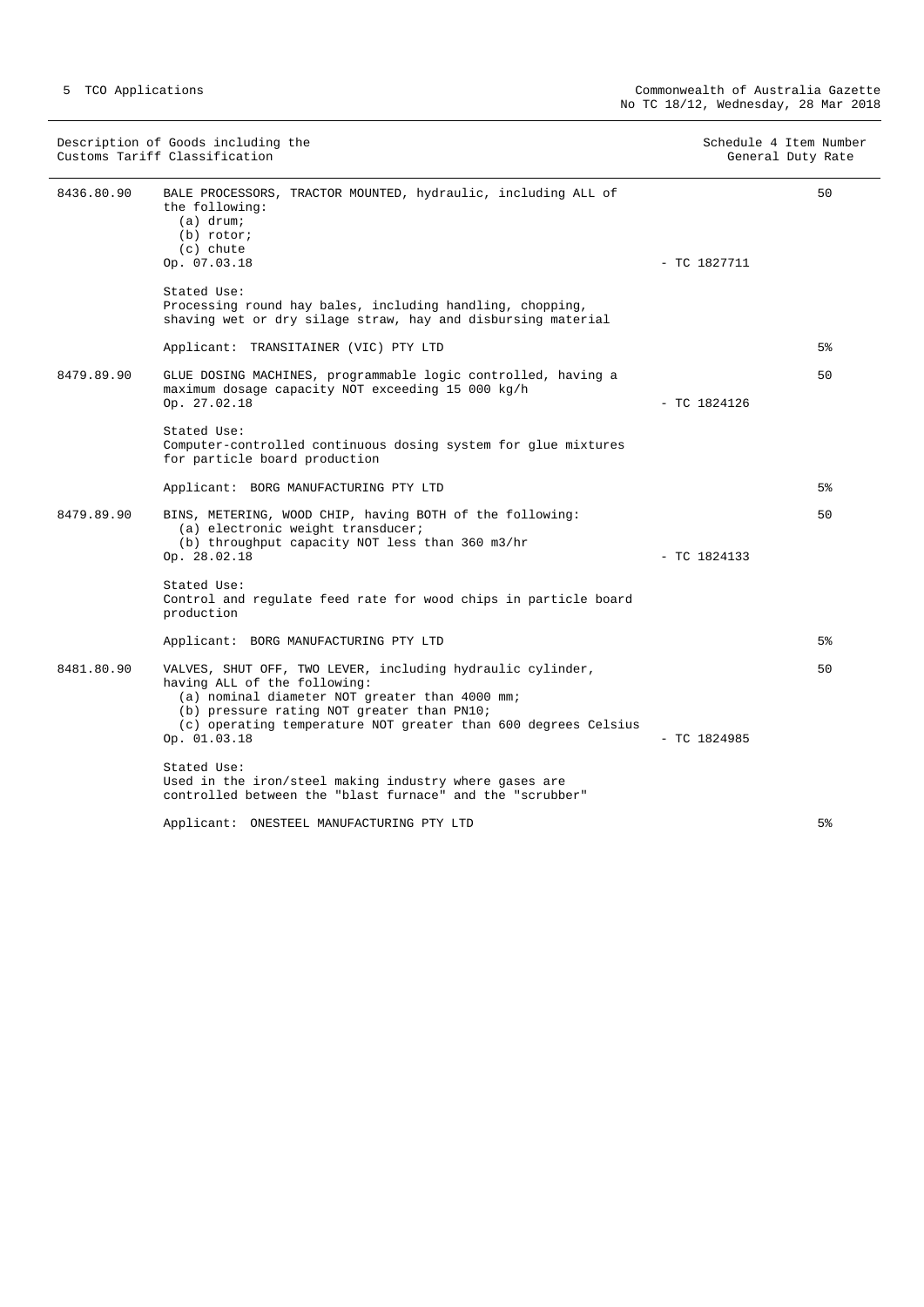|            | Description of Goods including the<br>Customs Tariff Classification                                                                                                                                                                                                                                                                                                                                                                                                                                                                                                                                                                                                                                | Schedule 4 Item Number | General Duty Rate |
|------------|----------------------------------------------------------------------------------------------------------------------------------------------------------------------------------------------------------------------------------------------------------------------------------------------------------------------------------------------------------------------------------------------------------------------------------------------------------------------------------------------------------------------------------------------------------------------------------------------------------------------------------------------------------------------------------------------------|------------------------|-------------------|
| 8481.80.90 | SYSTEM, SUBSEA PIPELINE END TERMINATION, consisting of ALL of<br>the following:<br>$(a)$ piping;<br>(b) pipe elbows;<br>$(c)$ pipe tees;<br>$(d)$ pipe bends;<br>(e) pressure caps;<br>$(f)$ pipe connectors;<br>$(g)$ ball valves;<br>$(h)$ anodes;<br>(i) steel support frame;<br>with OR without EITHER of the following:<br>$(i)$ mud mats;<br>(ii) steel foundation arms<br>Op. 01.03.18<br>Stated Use:<br>To connect subsea pipelines from oil and gas wells to offshore                                                                                                                                                                                                                     | $-$ TC 1825299         | 50                |
|            | platforms or shipping vessels                                                                                                                                                                                                                                                                                                                                                                                                                                                                                                                                                                                                                                                                      |                        |                   |
|            | Applicant: WOODSIDE ENERGY LTD                                                                                                                                                                                                                                                                                                                                                                                                                                                                                                                                                                                                                                                                     |                        | $5\%$             |
| 8504.90.90 | POWER MODULES, TRACTION CONVERTER, TRAIN<br>Op. 07.03.18                                                                                                                                                                                                                                                                                                                                                                                                                                                                                                                                                                                                                                           | $-$ TC 1827709         | 50                |
|            | Stated Use:<br>Part for traction converter to convert diesel motor<br>generated power into drive and auxiliary power for suburban<br>trains                                                                                                                                                                                                                                                                                                                                                                                                                                                                                                                                                        |                        |                   |
|            | Applicant: ABB AUSTRALIA PTY LTD                                                                                                                                                                                                                                                                                                                                                                                                                                                                                                                                                                                                                                                                   |                        | 5%                |
| 8537.10.90 | CONTROLLERS, TRACTION CONVERTER, TRAIN<br>Op. 07.03.18                                                                                                                                                                                                                                                                                                                                                                                                                                                                                                                                                                                                                                             | $-$ TC 1827734         | 50                |
|            | Stated Use:<br>Electronic controller for suburban train traction converter                                                                                                                                                                                                                                                                                                                                                                                                                                                                                                                                                                                                                         |                        |                   |
|            | Applicant: ABB AUSTRALIA PTY LTD                                                                                                                                                                                                                                                                                                                                                                                                                                                                                                                                                                                                                                                                   |                        | $5\%$             |
| 8544.60.90 | POWER CABLES, stranded, complying with Australian Standard AND<br>New Zealand Standard ASNZS 5000.1.2005 AND European Standard<br>EN 50618, including ALL of the following:<br>(a) voltage rating NOT less than 1.5 kV DC and NOT greater<br>than $1.8$ kV DC;<br>(b) aluminium OR copper conductor having a cross-section NOT<br>less than 95 sq/mm and NOT greater than 500 sq/mm;<br>(c) continuous working temperature NOT greater than<br>121 degrees Celsius;<br>(d) cross-linked polyethylene OR cross-linked polyolefin OR<br>polyolefin layer;<br>(e) polyvinyl chloride OR cross-linked polyolefin OR<br>high density polyethylene OR polyolefin jacket,<br>with OR without nylon jacket |                        | 50                |
|            | Op. 09.03.18<br>Stated Use:                                                                                                                                                                                                                                                                                                                                                                                                                                                                                                                                                                                                                                                                        | $-$ TC 1829196         |                   |
|            | For conducting electricity at renewable energy installations                                                                                                                                                                                                                                                                                                                                                                                                                                                                                                                                                                                                                                       |                        |                   |

Applicant: KEI CABLES AUSTRALIA PTY LTD

5%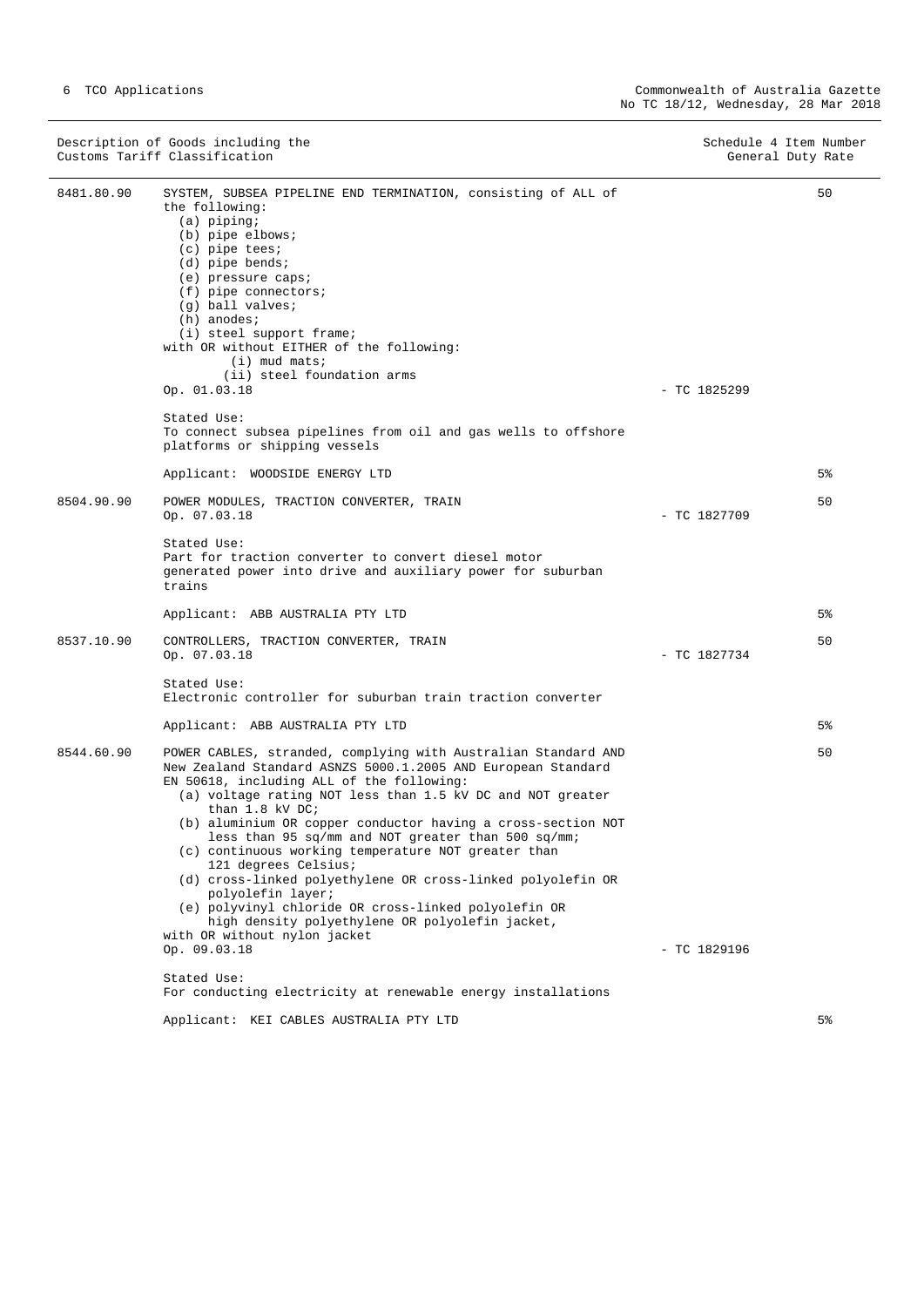|            | Description of Goods including the<br>Customs Tariff Classification                                                                                                                                                                                                                                                                                                                                                                                                                                                                                                                                                                                                                                                       | Schedule 4 Item Number | General Duty Rate |
|------------|---------------------------------------------------------------------------------------------------------------------------------------------------------------------------------------------------------------------------------------------------------------------------------------------------------------------------------------------------------------------------------------------------------------------------------------------------------------------------------------------------------------------------------------------------------------------------------------------------------------------------------------------------------------------------------------------------------------------------|------------------------|-------------------|
| 8544.60.90 | POWER CABLES, stranded, complying with Australian AND New<br>Zealand Standard ASNZS 5000.1.2005 AND European Standard<br>EN 50618, including ALL of the following:<br>(a) voltage rating NOT less than 1.5 kV DC and NOT greater<br>than $1.8$ kV DC;<br>(b) aluminium OR copper conductor having a cross-section NOT<br>less than 2.5 sq/mm and NOT greater than 300 sq/mm;<br>(c) continuous working temperature NOT greater than<br>121 degrees Celsius;<br>(d) cross-linked polyethylene OR cross-linked polyolefin OR<br>polyolefin layer;<br>(e) polyvinyl chloride OR cross-linked polyolefin OR<br>high density polyethylene OR polyolefin jacket,<br>with OR without nylon jacket<br>Op. 09.03.18<br>Stated Use: | $-$ TC 1829197         | 50                |
|            | For conducting electricity at renewable energy installations<br>Applicant: KEI CABLES AUSTRALIA PTY LTD                                                                                                                                                                                                                                                                                                                                                                                                                                                                                                                                                                                                                   |                        | 5%                |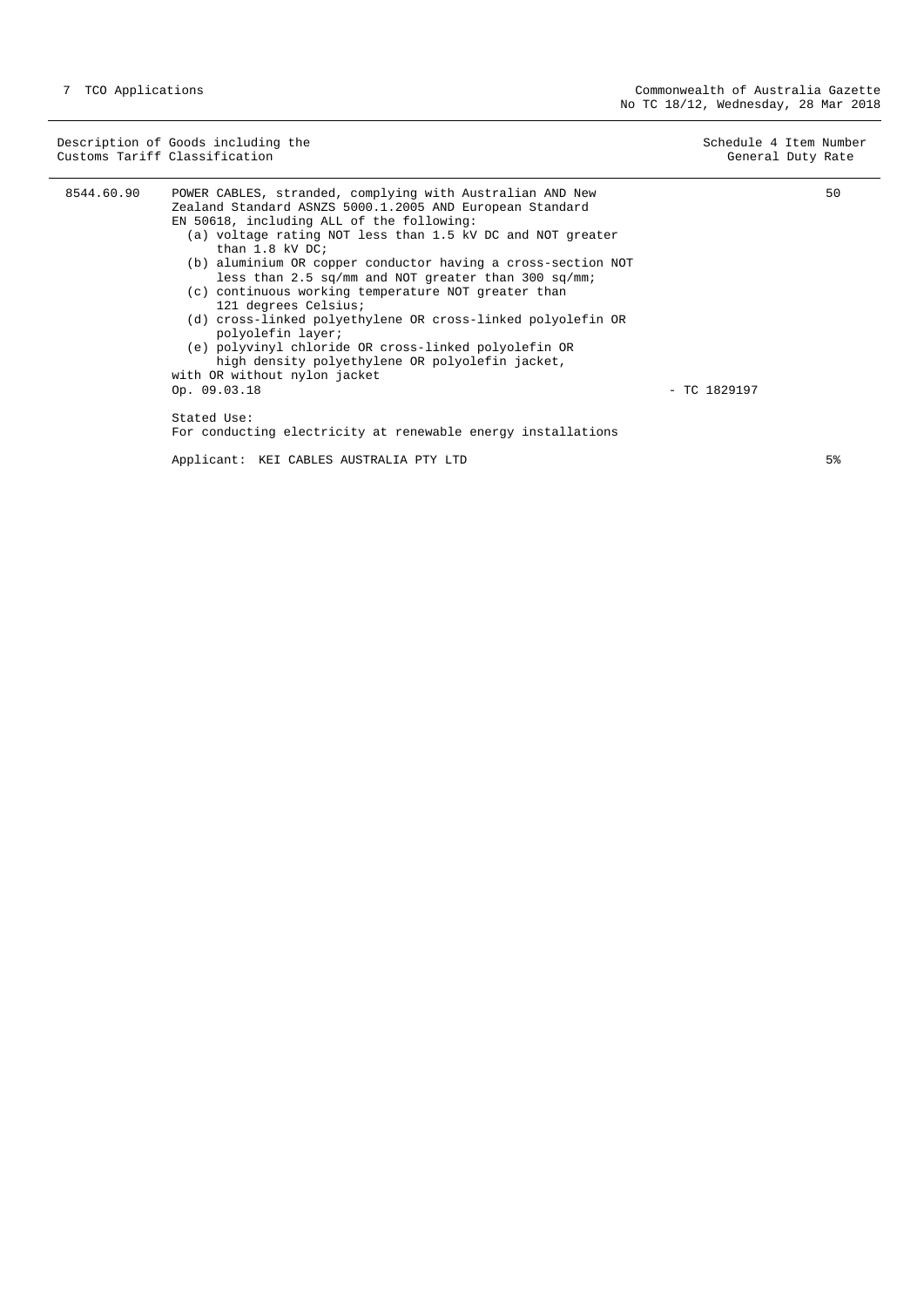Description of Goods including the Schedule 4 Item Number<br>
Customs Tariff Classification (Senetal Duty Rate) Customs Tariff Classification 8544.60.90 POWER CABLES, stranded, complying with Australian Standard AND New Zealand Standard ASNZS 5000.1.2005 AND European Standard EN 50618, including ALL of the following: (a) voltage rating NOT less than 1.5 kV DC and NOT greater than 1.8 kV DC; (b) aluminium OR copper conductor having a cross-section NOT less than 2.5 sq/mm and NOT greater than 500 sq/mm; (c) continuous working temperature NOT greater than 121 degrees Celsius; (d) cross-linked polyethylene OR cross-linked polyolefin OR polyolefin layer; (e) polyvinyl chloride OR cross-linked polyolefin OR high density polyethylene OR polyolefin jacket, with OR without one OR both of the following: (i) nylon jacket;  $(iii)$  connectors<br>Op.  $09.03.18$ - TC 1829202 Stated Use: For conducting electricity at renewable energy installations 50

Applicant: KEI CABLES AUSTRALIA PTY LTD

5%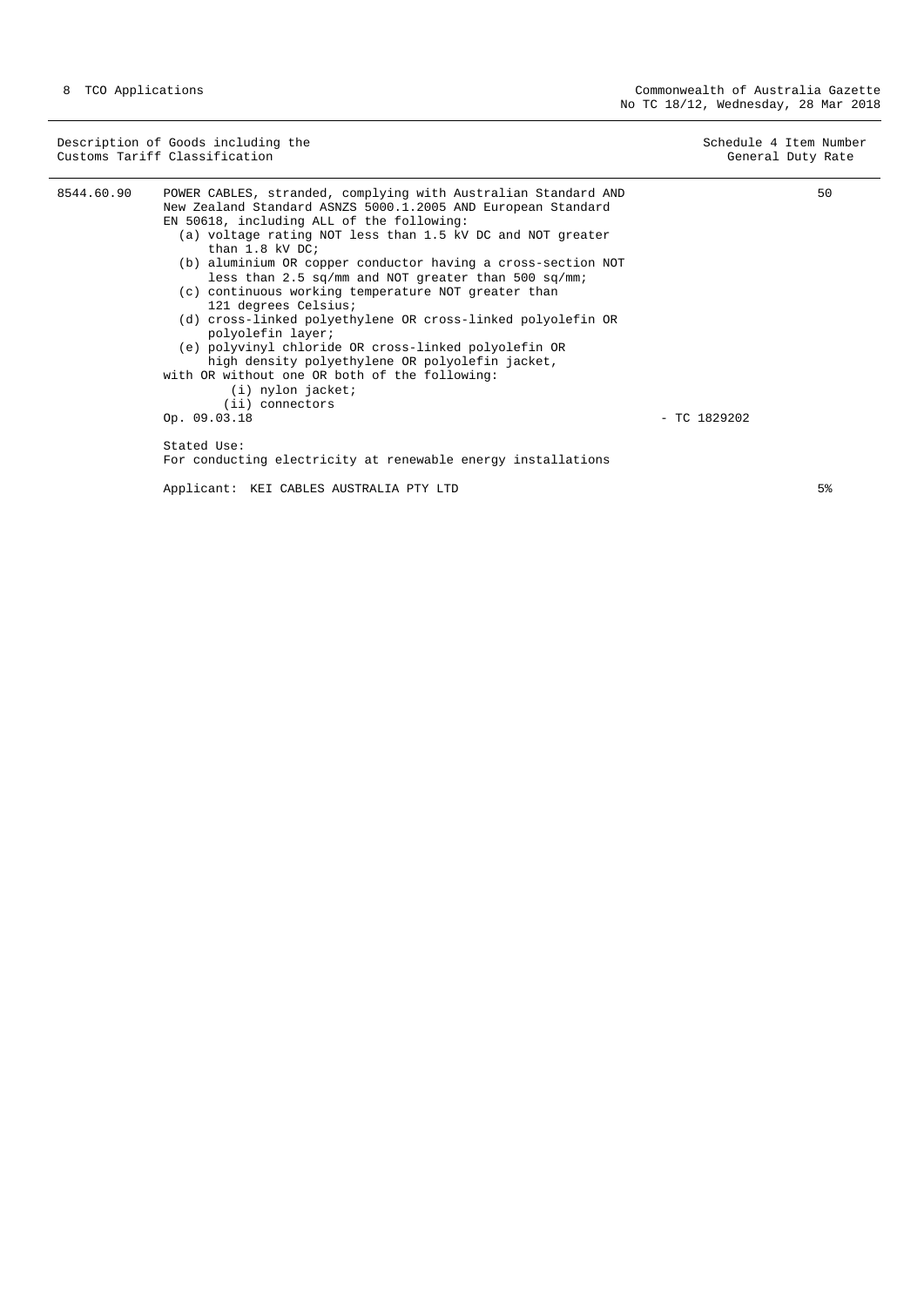#### **CUSTOMS ACT 1901**

#### **NOTICE PURSUANT TO SECTION 269l(4B)(b) - PROPOSAL TO AMEND DESCRIPTION OF GOODS FOLLOWING AN OBJECTION SUBMISSION**

Amended description has been proposed for the Tariff Concession Order application shown in the following TABLE.

Australian manufacturers who consider that there are reasons why the Tariff Concession Order as proposed to be amended should not be made are invited to lodge a submission. Submissions must be lodged no later than 14 days after the publication of this Notice.

The operative date (Op.) and TC reference number follow the description of goods.

To assist local manufacturers, the use(s) to which the goods can be put follow the description of goods.

THE TABLE

Description of Goods including the Schedule 4 Item Number Customs Tariff Classification

 $50$ 

8424.30.90 CLEANING MACHINE, hot water, having ALL of the following: (a) diesel engine; (b) pump; (c) water boiler;  $(d)$  hose; (e) spray gun; (f) lance; (g) enclosed soundproof cabinet; (h) RPM direct motor<br>Op.  $05.12.17$ - TC 17130301 Stated Use: Industrial high pressure water jet cleaning

Applicant: JETWAVE GROUP PTY LTD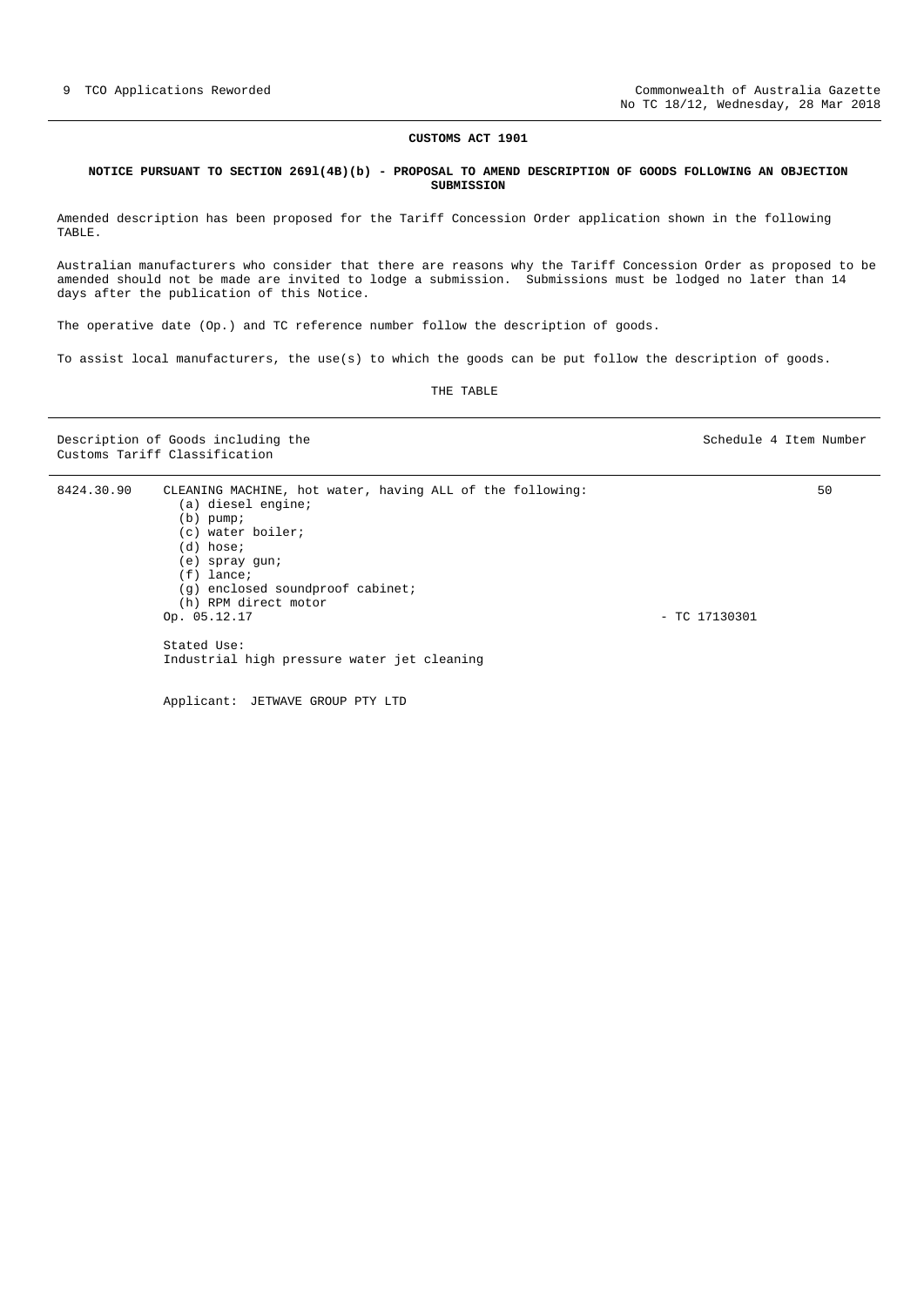# **CUSTOMS ACT 1901**

# **NOTICE PURSUANT TO SECTION 269R(1) - APPLICATIONS FOR TARIFF CONCESSION ORDERS REFUSED**

Applications for Tariff Concession Orders for the goods described in the following TABLE have been refused.

THE TABLE

Description of Goods including the Schedule 4 Item Number (Schedule 4 Item Number 6 Australia) Customs Tariff Classification

| 8479.79.00 | GANGWAYS, SHIP/WHARF ACCESS, hydraulic, including all of the     |                 | 50 |
|------------|------------------------------------------------------------------|-----------------|----|
|            | following:                                                       |                 |    |
|            | (a) steel column;                                                |                 |    |
|            | (b) telescopic gangway;                                          |                 |    |
|            | (c) stairs, handrails, and platforms;                            |                 |    |
|            | (d) fire monitoring support platform;                            |                 |    |
|            | (e) gangway control platform;                                    |                 |    |
|            | (f) supports for gangway lighting;                               |                 |    |
|            | (g) horizontal and vertical self-adjusting;                      |                 |    |
|            | (h) sheer bolts;                                                 |                 |    |
|            | (i) gangway length NOT less than 9.0 m and NOT greater           |                 |    |
|            | than $15.0$ m                                                    |                 |    |
|            | Op. 12.12.17                                                     | $-$ TC 17132567 |    |
|            | Reason for refusal:                                              |                 |    |
|            | Substitutable goods produced in Australia in the ordinary course |                 |    |
|            | of business by Crib Point Engineering Pty Ltd, Hastings, Vic     |                 |    |
| 8607.19.00 | PARTS, RAIL CAR BOGIE, being ANY of the following:               |                 | 50 |
|            | (a) anti-roll bars;                                              |                 |    |
|            | (b) traction centre modules                                      |                 |    |
|            | Op. 06.10.17                                                     | $-$ TC 17105985 |    |
|            | Reason for refusal:                                              |                 |    |
|            | Substitutable goods produced in Australia in the ordinary course |                 |    |
|            | of business by Hoffman Engineering Pty Ltd, Bassendean, WA       |                 |    |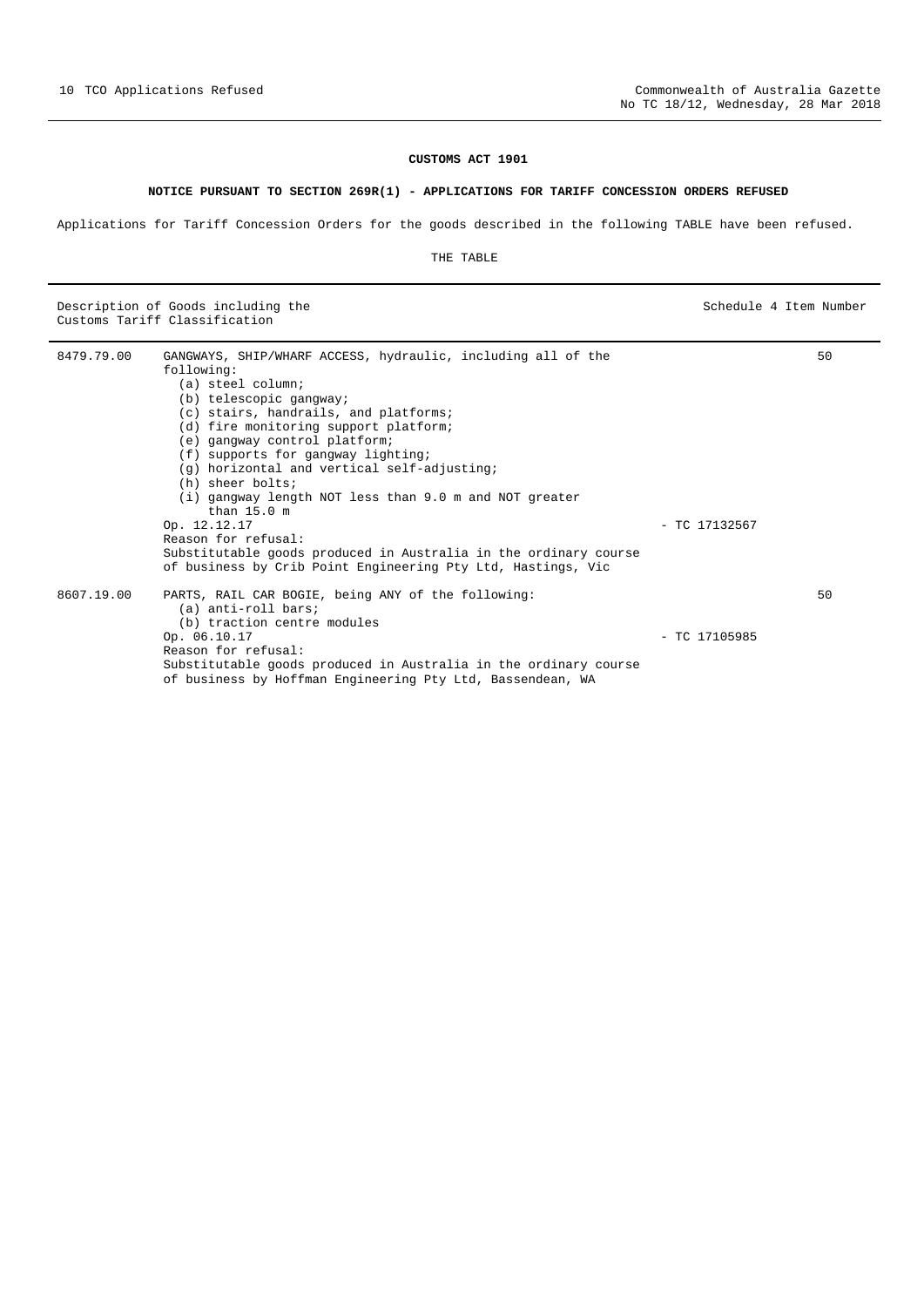# **CUSTOMS ACT 1901 - NOTICE PURSUANT TO SECTION 269R(1) - TARIFF CONCESSION ORDERS MADE**

Tariff Concession Orders have been made for the goods described in the following TABLE.

The operative date (Op.) and TC reference No. follow the description of goods. Local manufacturers of substitutable goods may request the revocation of TCOs at any time.

#### THE TABLE

Description of Goods including the Schedule 4 Item Number Schedule 4 Item Number Customs Tariff Classification

7318.15.00 ANCHORS, MASONRY, having a serrated hex flange head, being ANY of the following: (a) electroplated zinc; (b) galvanised zinc; (c) stainless steel; (d) mechanical galvanised<br>Op. 11.01.18 Dec. date 26.03.18 - TC 1805200 50 8413.70.10 PUMP SYSTEM, SUBSEA, multiphase, whether OR not assembled, consisting of ALL of the following: (a) multistage rotodynamic pumps; (b) piping; (c) impact dampers; (d) flowline connectors; (e) valves; (f) hydraulic connectors; (g) electrical connectors; (h) venturi tube, having BOTH of the following: (i) flow mixer AND splitter; (ii) pressure AND/OR temperature transducers, (i) mud mat; (j) dummy pump modules, including BOTH of the following: (i) frames; (ii) lifting points Op. 22.12.17 Dec. date 26.03.18 - TC 17137777 50 8428.39.00 CHAIN CONVEYORS, LOG, longitudinal, programmable logic controlled, having ALL of the following: (a) pre-centering unit; (b) chain tensioning device; (c) log flights; (d) drive motor AND shaft mounted gear; (e) maximum operating speed NOT less than 150 metres per minute Dec. date  $26.03.18$  - TC 1805430 50 8428.39.00 COMPOST HOPPERS, steel, including ALL of the following: (a) support frame; (b) dump box; (c) funnel; (d) levelling drum, having height adjustment; (e) scraper chain; (f) gear motors; (g) length NOT less than 580 cm; (h) overall width NOT less than 440 cm; (i) height NOT less than 410 cm; (j) dumping channel width NOT less than 290 cm Op. 20.12.17 Dec. date 23.03.18 - TC 17135956 50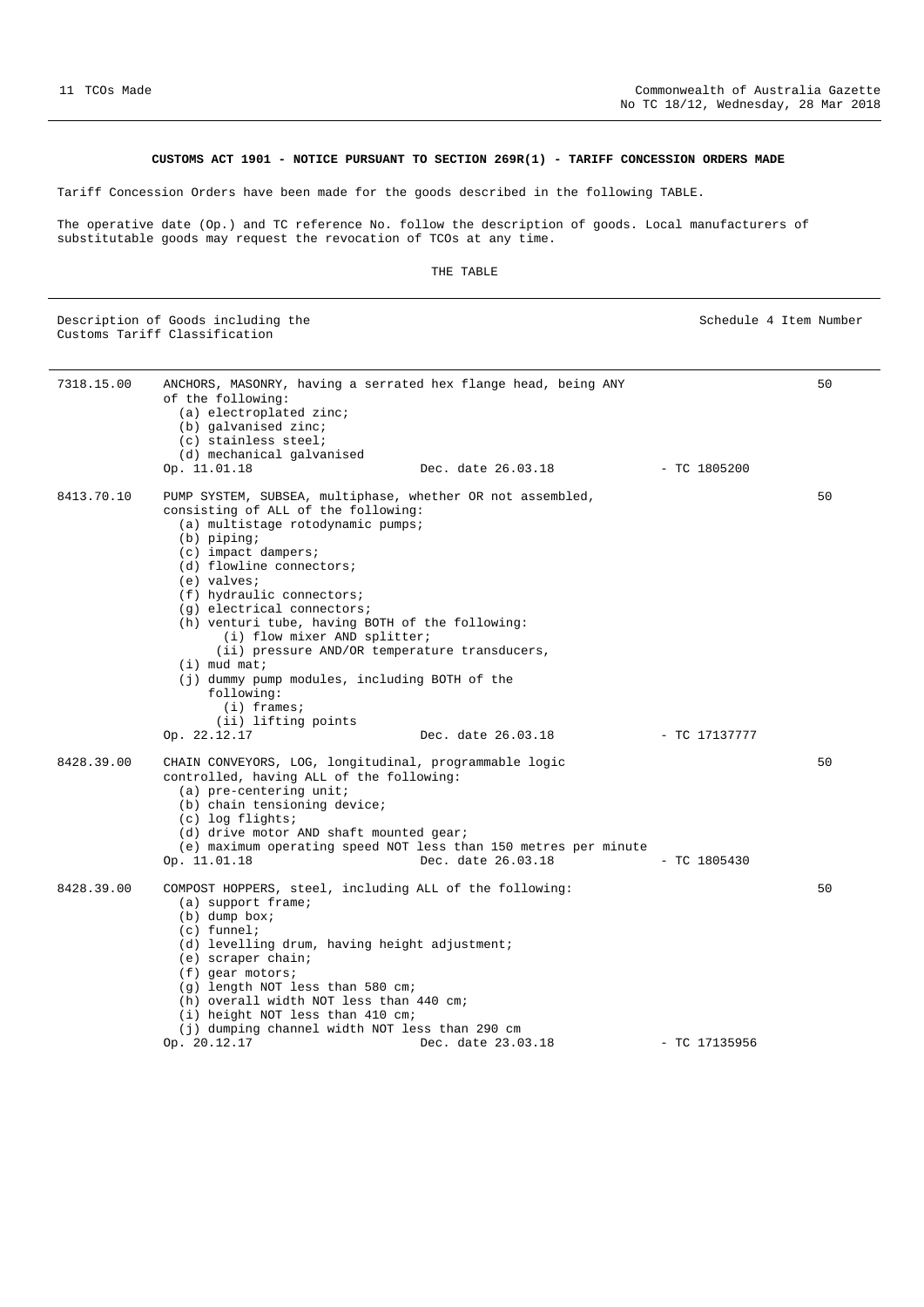Description of Goods including the Schedule 4 Item Number (Schedule 4 Item Number 6 Australia) Customs Tariff Classification

| 8431.49.90 | consisting of ALL of the following:<br>(a) side rings OR flanges;<br>$(b)$ rim bases;<br>(c) bead seat bands;<br>(d) lock rings;<br>(e) rim driver keys;<br>(f) discs                                                                                                                    | ASSEMBLIES, RIM AND/OR WHEEL HAVING A WIDTH NOT LESS THAN 254 MM<br>AND A DIAMETER NOT LESS THAN 840 MM, whether OR not assembled,                                                                                                                                                                                                                                                                         |                | 50       |
|------------|------------------------------------------------------------------------------------------------------------------------------------------------------------------------------------------------------------------------------------------------------------------------------------------|------------------------------------------------------------------------------------------------------------------------------------------------------------------------------------------------------------------------------------------------------------------------------------------------------------------------------------------------------------------------------------------------------------|----------------|----------|
|            | Op. 21.12.17                                                                                                                                                                                                                                                                             | Dec. date 26.03.18                                                                                                                                                                                                                                                                                                                                                                                         | - TC 17136987  |          |
| 8436.80.90 | BEESWAX FOUNDATION MACHINES, including ANY of the following:<br>(a) wax melting AND/OR sterilisation tanks;<br>(b) self-levelling inlet tanks;<br>$(c)$ cutting machines;<br>(d) drop table;<br>$(e)$ cooling unit;<br>(f) support frames;                                               |                                                                                                                                                                                                                                                                                                                                                                                                            |                | 50<br>5% |
|            | (g) access stairs<br>Op. 04.01.18                                                                                                                                                                                                                                                        | Dec. date 27.03.18                                                                                                                                                                                                                                                                                                                                                                                         | $-$ TC 1802626 |          |
|            |                                                                                                                                                                                                                                                                                          |                                                                                                                                                                                                                                                                                                                                                                                                            |                |          |
| 8436.80.90 | TRAILERS, POULTRY LITTER HANDLING, with OR without shredder,<br>including ALL of the following:<br>(b) scraper chain;<br>(c) rotating beaters, having a gear motor;<br>(d) NOT more than two wheels<br>Op. 05.01.18                                                                      | (a) chassis mounted steel forage box, have a cross conveyor;<br>Dec. date 26.03.18                                                                                                                                                                                                                                                                                                                         | - TC 1802754   | 50       |
|            |                                                                                                                                                                                                                                                                                          |                                                                                                                                                                                                                                                                                                                                                                                                            |                |          |
| 8436.80.90 | following:<br>(a) steel support frame;<br>$(b)$ dump box;<br>(c) spinners, having gear motors;<br>$(d)$ discharge chute;<br>(e) dumping channel width NOT less than 380 cm;<br>(i) hydraulic cylinders;<br>(ii) proximity switches;<br>(iii) one OR more electric motors<br>Op. 21.12.17 | WALKING FLOOR HOPPERS, COMPOST PRODUCTION, including ALL of the<br>(f) walking floor system, including ALL of the following:<br>Dec. date 23.03.18                                                                                                                                                                                                                                                         | - TC 17136417  | 50       |
| 8438.10.90 | the following:<br>greater than 1 800 kg/hr;<br>batches per hour;<br>$machine$ s;<br>$(d)$ hoppers;<br>bowls<br>Op. 21.11.17                                                                                                                                                              | MIXERS, DOUGH, programmable logic controlled, including ALL of<br>(a) maximum dough throughput NOT less 1 300 kg/hr and NOT<br>(b) maximum dough batch weight NOT less than 220 kg and NOT<br>greater than 225 kg with a maximum of NOT less than 8<br>(c) NOT less than 2 vertical synchronised mixing and kneading<br>(e) dough cooling AND temperature controlled double jacketed<br>Dec. date 21.03.18 | - TC 17124431  | 50       |
| 8438.50.00 | having ALL of the following:<br>$minute$ ;<br>(b) maximum portion width exceeding 200 mm;<br>(c) maximum portion length exceeding 300 mm;<br>(d) maximum portion height exceeding 90 mm<br>Op. 08.01.18                                                                                  | MINCE MEAT PORTIONING MACHINES, programmable logic controlled,<br>(a) maximum production output exceeding 140 portions per<br>Dec. date 26.03.18                                                                                                                                                                                                                                                           | $-$ TC 1803532 | 50       |
| 8474.90.00 | PARTS, ROLLING AND MIXING DRUM, being forged steel running                                                                                                                                                                                                                               |                                                                                                                                                                                                                                                                                                                                                                                                            |                | 50       |
|            | rollers<br>Op. 28.12.17                                                                                                                                                                                                                                                                  | Dec. date 26.03.18                                                                                                                                                                                                                                                                                                                                                                                         | - TC 17137778  |          |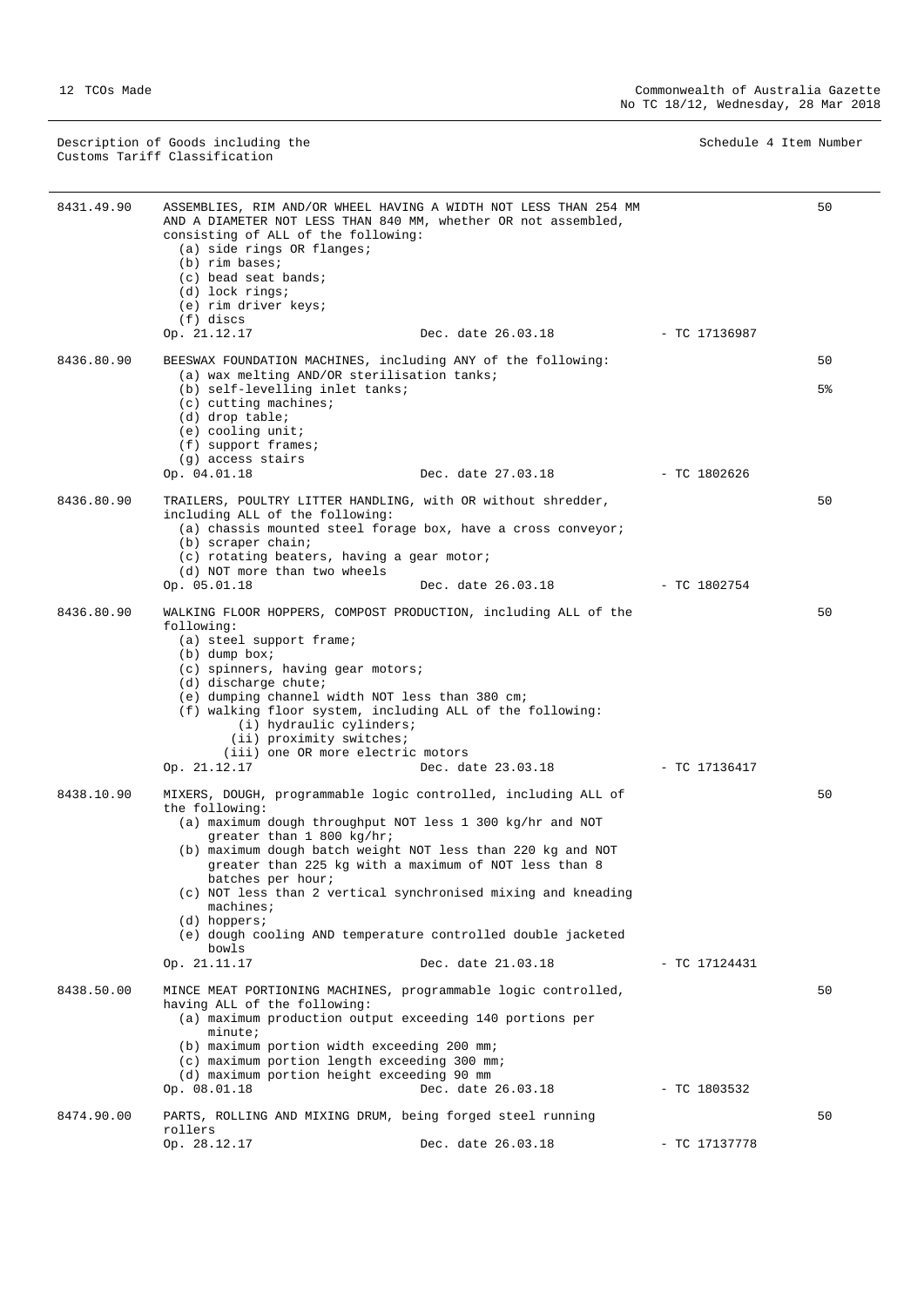Description of Goods including the Schedule 4 Item Number (Schedule 4 Item Number 6 Australia) Customs Tariff Classification

| 8479.89.90 | PHARMACEUTICAL STORAGE AND DISPENSING MACHINES, programmable<br>logic controlled, whether OR not assembled, including ALL of the<br>following:<br>(a) storage racks AND/OR containers;<br>$(b)$ pickers;<br>(c) barcode reader;<br>$(d)$ control panel;<br>(e) conveyor module including BOTH of the following:<br>(i) conveyor belt with OR without deflectors AND/OR<br>wipers;<br>$(i)$ chutes,                                                                                                                                                                                                   |                    |                | 50 |
|------------|------------------------------------------------------------------------------------------------------------------------------------------------------------------------------------------------------------------------------------------------------------------------------------------------------------------------------------------------------------------------------------------------------------------------------------------------------------------------------------------------------------------------------------------------------------------------------------------------------|--------------------|----------------|----|
|            | (f) input module including BOTH of the following:                                                                                                                                                                                                                                                                                                                                                                                                                                                                                                                                                    |                    |                |    |
|            | (i) record keeping software;                                                                                                                                                                                                                                                                                                                                                                                                                                                                                                                                                                         |                    |                |    |
|            | (ii) sensors                                                                                                                                                                                                                                                                                                                                                                                                                                                                                                                                                                                         |                    |                |    |
|            | Op. 03.01.18                                                                                                                                                                                                                                                                                                                                                                                                                                                                                                                                                                                         | Dec. date 26.03.18 | $-$ TC 1801308 |    |
| 9506.91.00 | ATHLETICS EQUIPMENT, being ANY of the following:<br>(a) hurdles;<br>(b) hurdle bars;<br>(c) hurdle cross bars;<br>(d) relay batons;<br>(e) starting blocks;<br>(f) high jumps standards;<br>(q) high jump landing areas, with OR without protective covers;<br>(h) pole vaults standards;<br>(i) pole vault cross-bars;<br>(j) pole vault landing areas, with OR without protective<br>covers;<br>$(k)$ lane markers;<br>(1) break line markers;<br>(m) distance markers;<br>(n) record AND qualification markers;<br>(o) take-off markers;<br>(p) steeplechase barriers;<br>(g) distance indicators |                    |                | 50 |
|            | Op. 12.01.18                                                                                                                                                                                                                                                                                                                                                                                                                                                                                                                                                                                         | Dec. date 26.03.18 | $-$ TC 1806206 |    |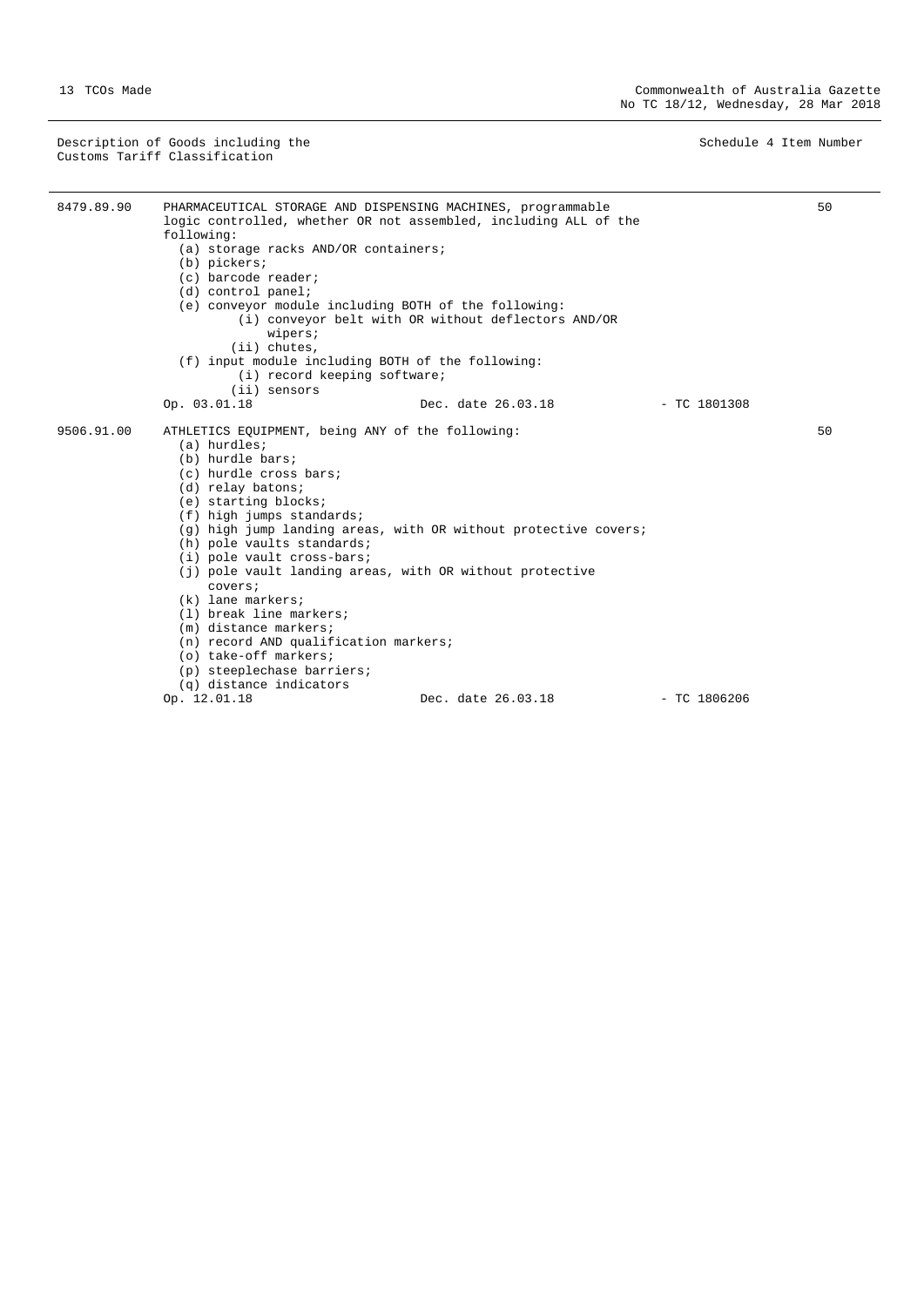#### **CUSTOMS ACT 1901 - NOTICE PURSUANT TO SECTION 269SE(1) - AUSTRALIAN INDUSTRY INITIATED - TARIFF CONCESSION ORDERS REVOKED**

The Tariff Concession Order for the goods described in the following TABLE has been revoked.

#### THE TABLE

|            | Description of Goods including the<br>Customs Tariff Classification                                                          |                    |                | Schedule 4 Item Number<br>Last Date of Effect |
|------------|------------------------------------------------------------------------------------------------------------------------------|--------------------|----------------|-----------------------------------------------|
| 8479.89.90 | GANGWAYS, SHIP/WHARF ACCESS, hydraulic, telescopic, horizontal<br>and vertical self-adjusting<br>Op. 30.07.08                | Dec. date 29.09.10 | $-$ TC 1042368 | 50<br>12.02.18                                |
|            | Substitutable goods produced in Australia in the ordinary<br>course of business by Crib Point Engineering Pty Ltd, Hastings, |                    |                |                                               |

Vic. In transit provisions apply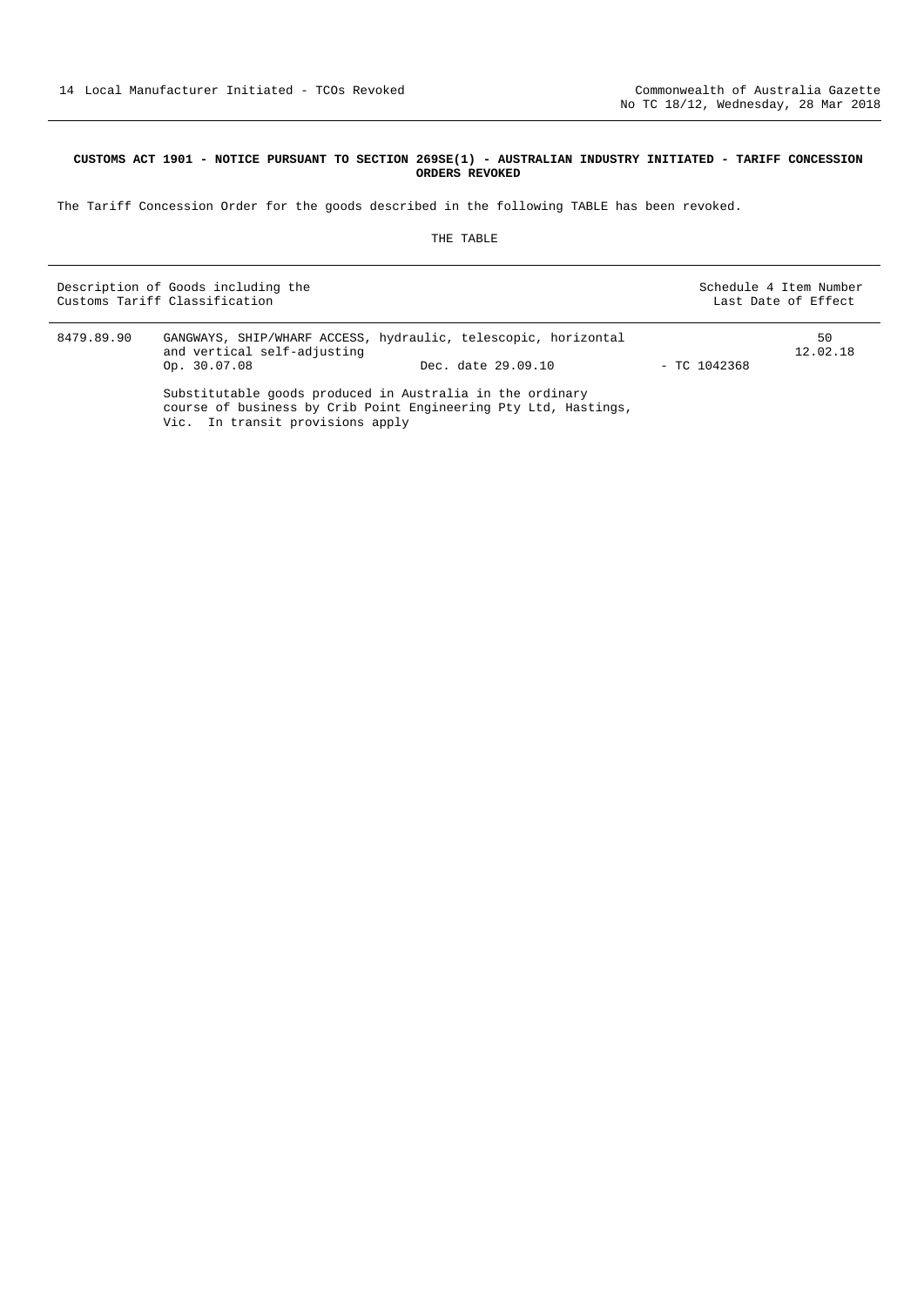# **TARIFF CONCESSION ORDERS (TCOs) NOT USED IN THE PREVIOUS 2 YEARS**

The Comptroller-General of Customs is satisfied that the TCOs listed in the table below are no longer required because, in the 2 years preceding the day of this notice, they have not been quoted in an import declaration to secure a concessional rate of duty.

From Thursday, 26 April 2018, it is intended to take action to revoke these Orders under subsection 269SD (1A) of the Customs Act 1901. In accordance with subsection 269SG (2) of the Customs Act 1901, in transit provisions shall apply. If revoked, the expected date of effect will be 26 April 2018.

Interested parties are invited to provide, by close of business, Wednesday 25 April 2018, written reasons why an Order should NOT be revoked.

Please advise if any of the Orders listed below have been quoted on an import declaration.

If a request is made to retain an Order used for the granting of a Determination, please specify the Determination and the linked Item number to enable mapping to the Order and its scope.

#### THE TABLE

\_\_\_\_\_\_\_\_\_\_\_\_\_\_\_\_\_\_\_\_\_\_\_\_\_\_\_\_\_\_\_\_\_\_\_\_\_\_\_\_\_\_\_\_\_\_\_\_\_\_\_\_\_\_\_\_\_\_\_\_\_\_\_\_\_\_\_\_\_\_\_\_\_\_\_\_\_\_\_\_\_\_\_\_\_\_\_\_\_\_\_\_\_\_\_\_\_\_\_\_\_\_\_\_\_\_\_\_\_\_

| Tariff<br>Classification | Description                                                                                                                                                                                                                                                                                                                                                                                                                        |                                                                                                                                                                                                                                                                                                                                                                                                                                       | Concession Number |  |
|--------------------------|------------------------------------------------------------------------------------------------------------------------------------------------------------------------------------------------------------------------------------------------------------------------------------------------------------------------------------------------------------------------------------------------------------------------------------|---------------------------------------------------------------------------------------------------------------------------------------------------------------------------------------------------------------------------------------------------------------------------------------------------------------------------------------------------------------------------------------------------------------------------------------|-------------------|--|
| 3920.62.00               | LAMINATING FILM, dyed AND/OR surface coated, having BOTH of the<br>following:<br>(a) width NOT less than 500 mm;<br>(b) thickness NOT less than 80 micron and NOT greater than<br>100 micron                                                                                                                                                                                                                                       |                                                                                                                                                                                                                                                                                                                                                                                                                                       |                   |  |
|                          | Op. 09.11.12                                                                                                                                                                                                                                                                                                                                                                                                                       | Dec. date 04.02.13 - TC 1242879                                                                                                                                                                                                                                                                                                                                                                                                       |                   |  |
| 3924.10.00               | KITCHENWARE, being silicon scrapers with stainless steel eyelet                                                                                                                                                                                                                                                                                                                                                                    |                                                                                                                                                                                                                                                                                                                                                                                                                                       |                   |  |
|                          | Op. 21.12.12                                                                                                                                                                                                                                                                                                                                                                                                                       | Dec. date 18.03.13 - TC 1248835                                                                                                                                                                                                                                                                                                                                                                                                       |                   |  |
| 7228.30.90               | (a) Carbon                                                                                                                                                                                                                                                                                                                                                                                                                         | BARS OR RODS, steel, grades 15B34M or SMNB3H-1,<br>having a chemical composition by weight of ALL of the following:<br>$-$ 0.32% to 0.36% (both inclusive);<br>(b) Silicon $-$ 0.15% to 0.35% (both inclusive);<br>(c) Manganese $-1.00$ to $1.40$ (both inclusive);<br>(d) Chromium $-$ 0.15% to 0.25% (both inclusive);<br>(e) Aluminium $-$ 0.015% to 0.045% (both inclusive);<br>$(f)$ Boron $-0.0005$ to 0.0035 (both inclusive) |                   |  |
|                          | Op. 05.12.08                                                                                                                                                                                                                                                                                                                                                                                                                       | Dec. date 26.09.12                                                                                                                                                                                                                                                                                                                                                                                                                    | $-$ TC 1234991    |  |
| 8413.70.90               | HEATING MEDIUM AND TEMPERED WATER MODULE, including ALL of the<br>following:<br>(a) heating medium surge drums;<br>(b) heating medium pumps;<br>(c) heating medium trim coolers;<br>(d) nitrogen buffer vessel;<br>(e) nitrogen booster compressor system;<br>(f) tempered water header tanks;<br>(g) tempered water circulation pumps;<br>(h) tempered water coolers;<br>(i) utility sub-station;<br>(j) weight exceeding 5 000 t |                                                                                                                                                                                                                                                                                                                                                                                                                                       |                   |  |
|                          | Op. 17.09.12                                                                                                                                                                                                                                                                                                                                                                                                                       | Dec. date 03.12.12                                                                                                                                                                                                                                                                                                                                                                                                                    | - TC 1235445      |  |